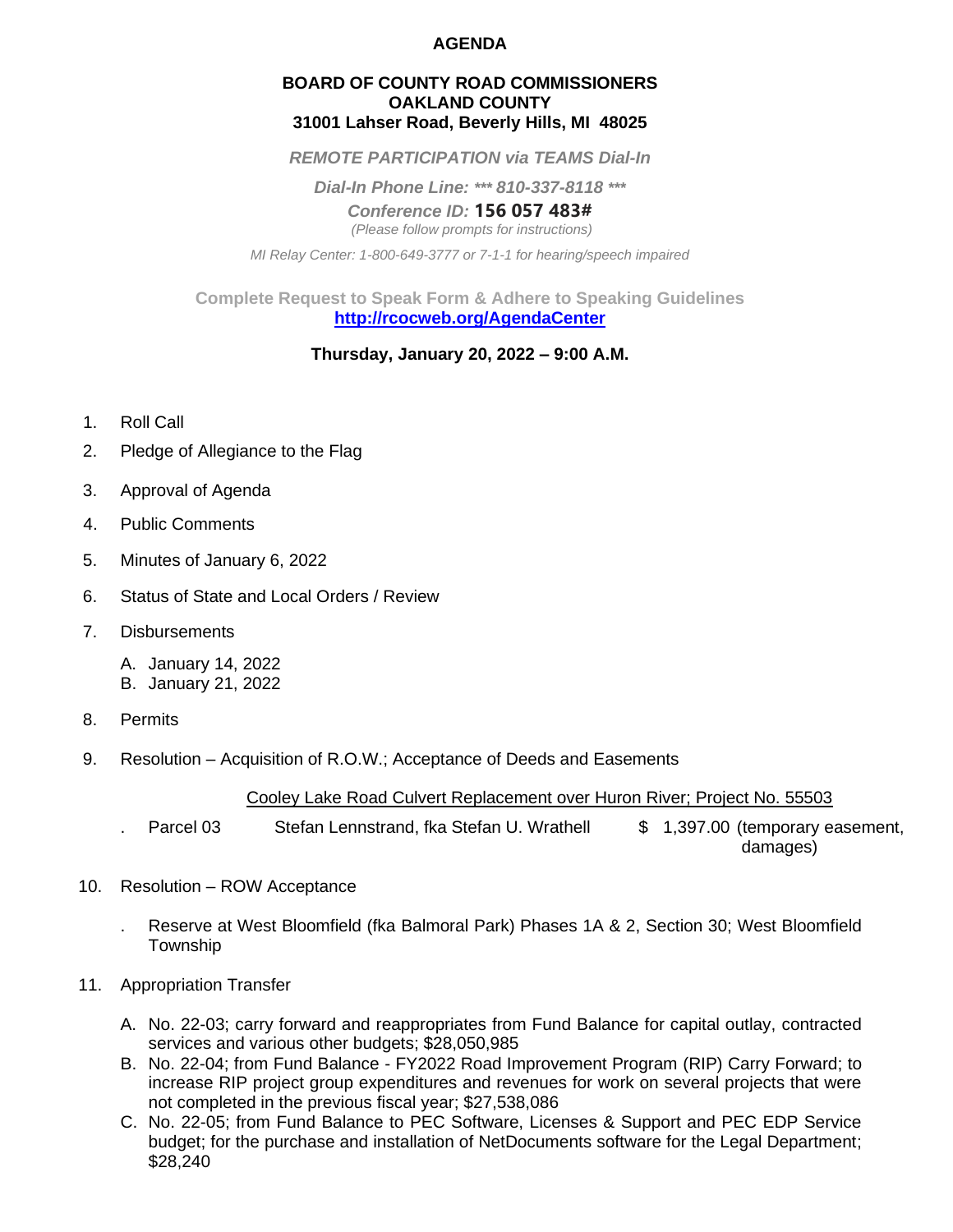- 12. Agreement Local Cost Participation
	- A. Cass Lake Road, Orchard Lake Road to Otter Avenue; Project No. 56591; with the City of Keego Harbor
	- B. Pontiac Lake Road, Margie Drive to Kingston Street; Project No. 56662; with White Lake Township
- 13. Agreement Consultant
	- . General Engineering Services Agreement for 2022-2024; AECOM Great Lakes
- 14. Tabulation and Consideration of Bid

## December 28, 2021

A. Industrial Reinforced Wiper, Annual Estimated Quantities; IFB No. 2035

# January 11, 2022

- B. 2022 Tree Removal, Project No. 56491 / IFB No. 2065
- 15. New Business
	- . Managing Director
	- . Commissioners
- 16. Adjourn

If you require accommodation in accordance with the provisions of the Americans with Disabilities Act or provisions within Title VI, including those requiring language assistance and / or special accommodations, the RCOC will provide such services, free of charge, with reasonable notice (7 business days) to the Road Commission for Oakland County. Please contact the Clerk of the Board office at 248-645-2000 ext. 2253 to submit your request.